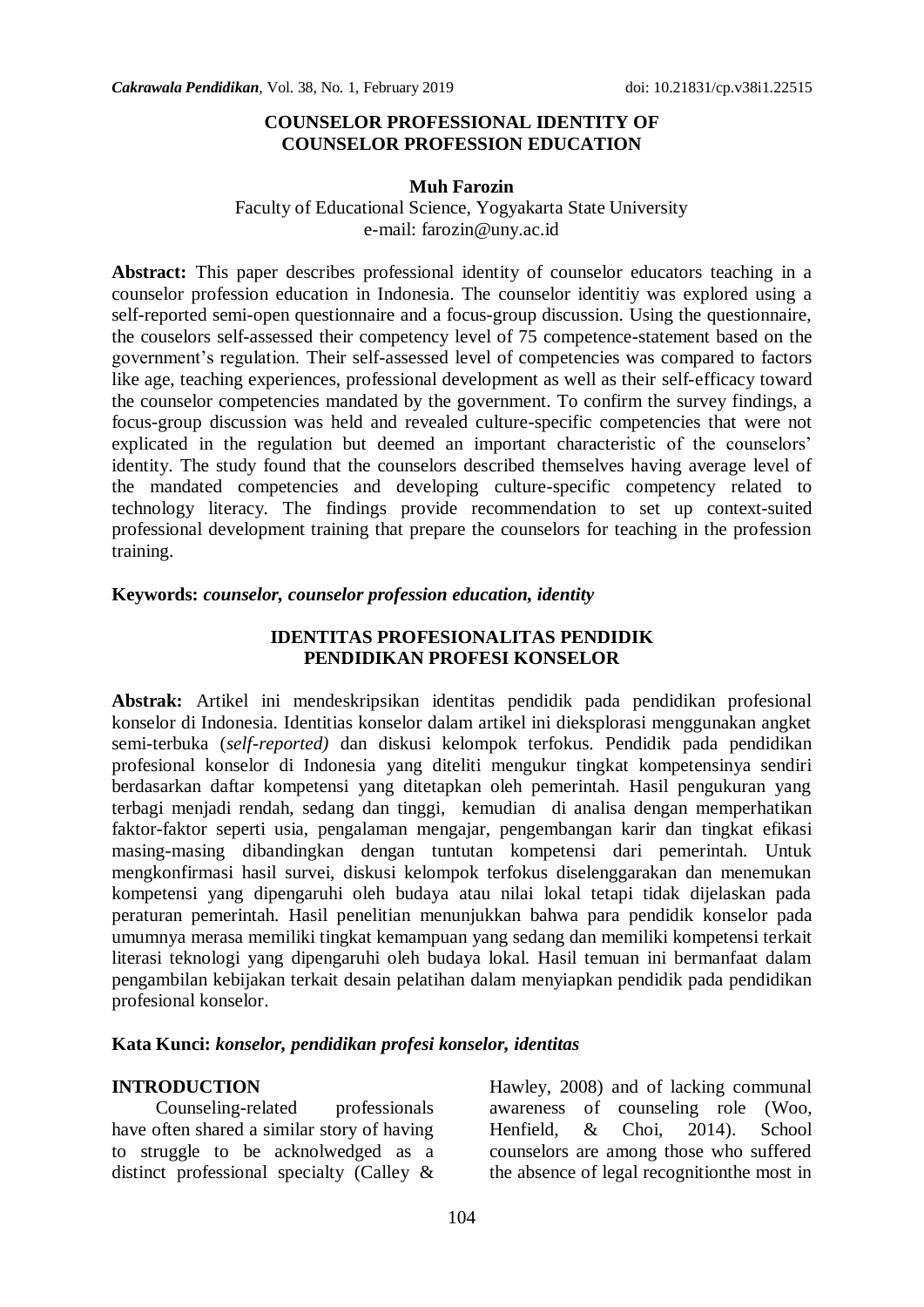Indonesia despite the fact that their roles have been found to have significant support to students in reaching their psychological maturity, including personality, social and academic skills, as well as their awareness of career options available to them (Aluede, Imonikhe, & Afen-Akpaida, 2007; Rahman, 2010; Kartadinata, 2011). Despite being a compulsory student development program, counseling services are often taken lightly at Indonesian schoolsin that they are seen as secondary or optional. As a result, counseling roles are taken for granted and counselor roles are considered unimportant. School counselors in Indonesia have long struggled with this stigma of low-status.This is made worse as many schools assigned counseling tasks to teachers without degree in Guidance and Counseling in spite of the fact that "counselors appear to be an effective way of improving academic achievement" (Carrell & Hoekstra, 2014, p:68). If a school had no counselor, any teacher would take over the job. In many schools in Indonesia"s remote or underprivileged areas, it has also been a common practice to label subject teachers a school counselor, simply to meet administrative demand.

The poor recognition of school counselors slightly began to change though not until 2008 has Indonesian government made the status of school counselors equal to professional teachers (the regulation of Minister of National Education and Culture, number 27 Year 2008 on Standards of Academic Qualifications andCounsellors Competences). This act has brought two changes at least: that school counselors must have a degree in Guidance and Counseling and that school counselors have to be "certified" as professional educators by means of attending a counselor profession education program.

The law therefore refutes long-held view of counseling as a secondary and

add-on job, usually assigned to religion and civics subject teachers, or hometeacher. It legitimizes professional trainings for pre-service and in-service school counselors and gives them status "professional" as well as image of being "primary". Demanding counselors to provide research-based and structured counseling services, the regulation also requires every counselor to attend profession education program to improve their professionalism and quality of services that they provide. According to Ministrial Regulation of Education and Culture 2009 No. 8 on Profession Education Program (article 2), The objectives of the program isto generate professional teachers/counselors who havecompetences in a) planning, b) implementing, and c) assessing learning and d) following up the assessment results, e) guiding and f) training the students, g) conducting research, and h) developing continuous professionalism.

In particular, a decree regulating management of profession education program for counselors (Ministrial Decree of National Education and Culture No. 9/2010, article 2) specifies its two-fold goal. First, the program aims to equip preand in-service counselors with field and practical experiences and skills like surveying client's need for counseling, planning and executing counseling services with different methods and assessing the effectiveness of the given services at various levels of education. Secondly, it seeks to produce counselors, graduating from Guidance and Counseling Department, who are able to perform independent guidance and counselling services using the four components, of which are basic services, responsive services, individual planning and supporting systems. This means universities that provide profession education for school counselors are responsible for yielding professionally competent counselors. This starts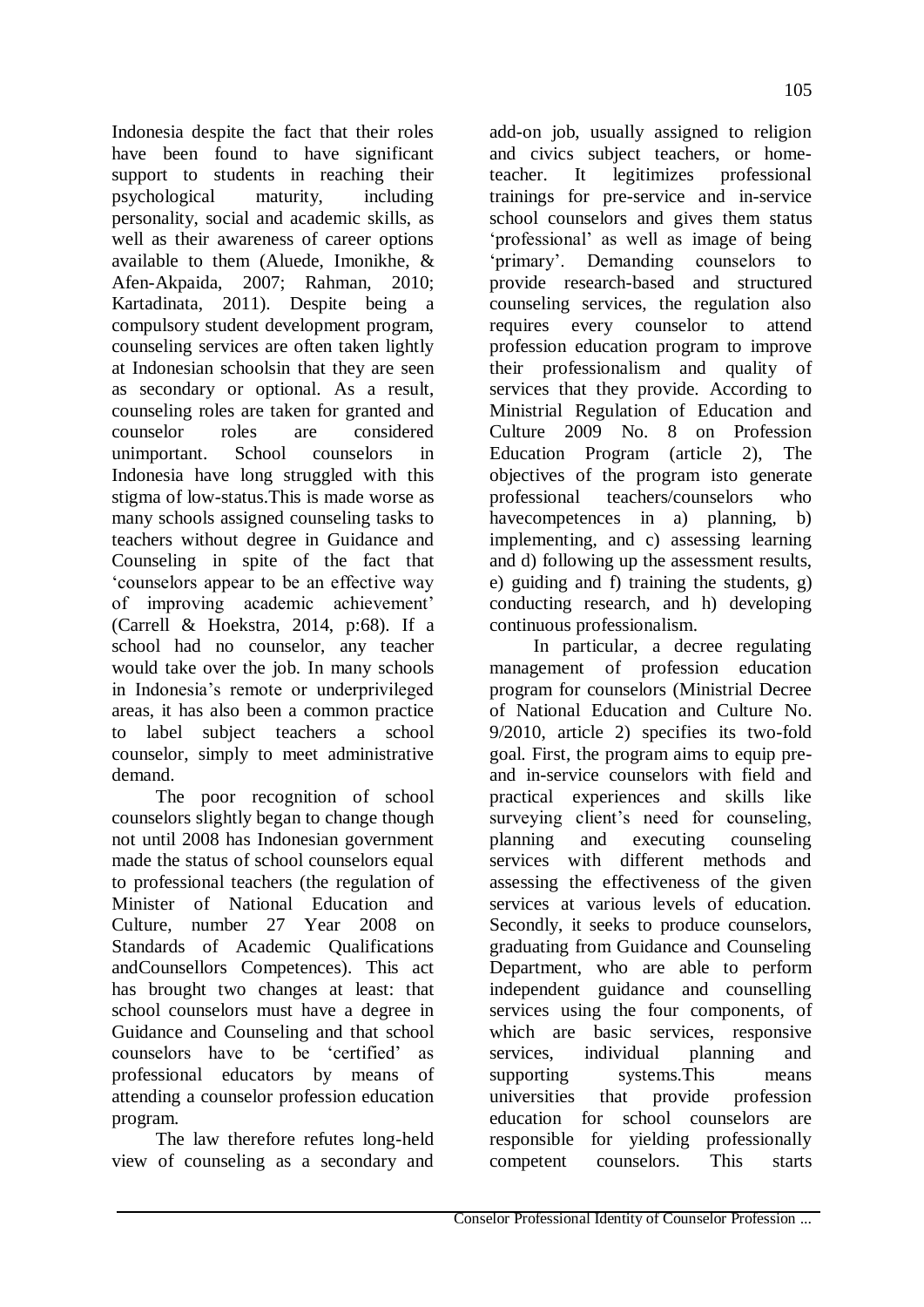undoubtedly with a competent group of counselor educators who teach in counselor profession education program.

With the birth of the laws, school counselors in Indonesia started to develop a sense of belonging to the newly legallyrecognized profession. It distinguishes their roles from other subject teachers at school and underscores their distinct and specific qualification of guidance and counseling background. Most importantly it makes the required profession training to become a school counselor a national agenda.Such agenda necessitates not only state-owned curriculum but also the preparedness of counselor educators to comply with the curriculum while performing their teaching responsibilities in the training. In the meantime, the disappearance of the low-status stigma and add-on role of school counselors has also triggered the development of identity as a 'professional' profession experienced by both school counselors and counselor educators. As counselor educators are responsible in producing professional school counselors, it is important that the educators develop professional identity in the first place. This later will affect the development of their students, who are future school counselors. In addition, a strong professional identity will help the members of the profession to not only survive but also grow stronger and have an impact in shaping the direction of national educational agenda (Calley & Hawley, 2008).

Given these, depicting their professional identity in term of their level of preparedness as counselor educators in the program is necessary to produce professional counselors ready to provide excellent services at schools. Brott & Myers (Woo, et al., 2014) define professional identity as "a cognitive frame of reference from which counselors carry out professional responsibilities". While this reference is changing throughout counselors" professional journey, Brott & Myers emphasize its role in shaping how

counselors perceive about their academic tasks, their performance level, and philosophical rationales behind their professional acts. When counselors are well aware of the required or expected competencies they must have to serve well in the program, they not only can selfmeasure their preparedness level to do their professional responsibilities but also seek ways to help them improve professionally.

The main goal of the practice of guidance and counselling in Indonesian schools is to foster students to develop independence necessary for their growth, self-actualization and capacity development, in attaining graduate competence (Regulation of Minister of National Education and Culture No. 23/2006; Dikti, 2008; Kartadinata, 2011). Hence, counseling services focus on coping with psychological problems that might possibly appear in the students' life andgrowth throughout their education (Ivey & Goncalves, 1987; Donohue, Goodman-Scott, & Betters-Bubon, 2015).

In Indonesia, a undergraduate student taking a bachelor degree in Guidance and Counseling do not have license to provide counseling. Though graduated of bachelor degree in Guidance and Counseling, graduates are deemed not sufficiently equipped with practical and field skills in providing counseling services in various educational levels. By law, they need to attend counselor profession education that completes the theoretical understanding of the graduates with the required practical competences. One critical stage in thecounseling profession education program implementation is counseling practicum (Aman & Ahmad, 2010), whose success relies much on the quality of counselor educators who serve as supervisors and help bridge the gap between academic preparation and reality of counseling jobs at schools (Donohue, et al., 2015). It is thus critical to describe their professional identity by means of measuring their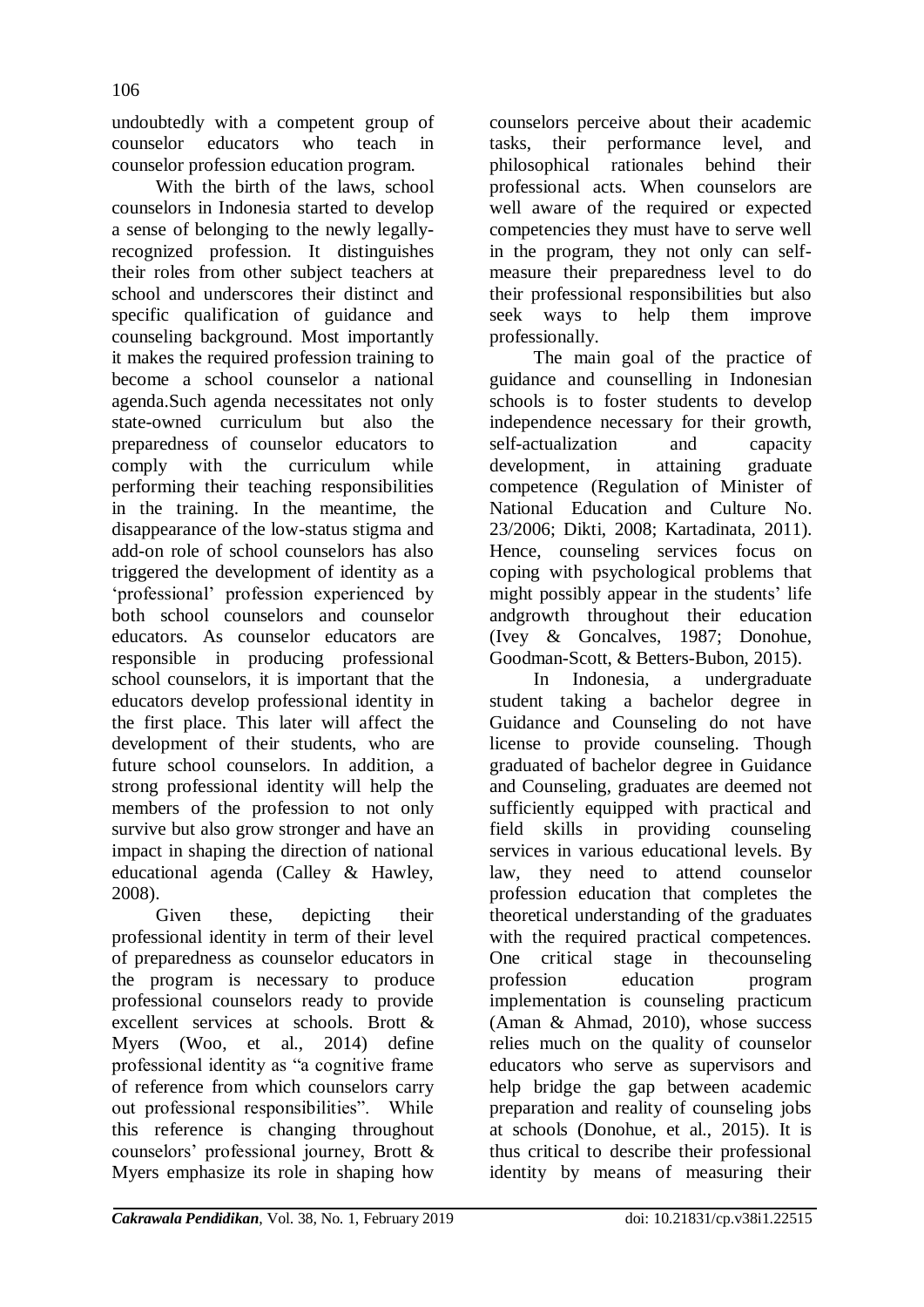perceived competence level against the required set of competencies as a counselor educator.

The competences of counselor educators are outlined in the Ministrial Regulation of Education and Culture No. 27/2008 (ibid). They include a) in depth understanding of the learners, b) mastery of guidance and counselling theories, c) skills in performing guidance and counselling learning program and services, d) skills in supervising the participants in the counseling profession education program, e) willingness to do researchand community service, and f) continuous professional development. While the research counselor educators in the study have been well-aware of the competences, whether they feel that they have actually acquired them and how much competent they feel they are need further investigation for few reasons. First, given the developing recognition of school counselors from 'non-certified' into "certified and professional" staff, professional identity of counselor educators are likely to change. This necessitates further exploration especially how counselor educators react to this transformation task. Next, the development of counselor educators in Indonesia is culturally-specific in that the required competencies of counselor educators are set by the government. Exploring the development of their professional identity informs the design of professional development program for counselor educators.

Surveying their realized professional identity will portray that of larger group of counselor educators especially in Asian contexts where regulation plays considerable role in their professional growth. This study thus addressed the following problems: (1) what competences do the counselor educator believe as required for those teaching in the counselor profession education program? (2) how do the counselor educators self-

perceive their competence levels against the set of competences outlined by the regulation and how does their perception shape their professional identity? and, (3) what are the recommendations to prepare the counselor educators teaching in the program? It is hoped that this survey result provides direction in providing training for sustaining professional development of counselor educators.

While school counselors taking Master's and Doctorate degrees have been widely researched in term of their competencies, changing professional identity and development (Perusse, Poynton, Parzych, & Goodnough, 2015; Gibson, Dollarhide, & Moss, 2013), research on counselor educators" competencies has however not been widely done, especially in higher education in Indonesia. It is due possibly to that while counselor profession training has been a common practice in other countries, it is relatively a new agenda in Indonesia. Adding to this is that taking profession training of counselors is different from doing a Master's or Doctorate degree in counseling. The training is non-degree and lasts only a year or two semesters. If a counselor has a Master"s degree but has not attended profession training, s/he has not been considered as 'professional' or 'certified'. Unfortunately, many school counselors in Indonesia have not attended counselor profession education and are thus not yet considered "professional" school counselors. Added to this is the fact that only selected universities are permitted by the government to provide counselor profession education including the university where this research was undertaken (Ministrial Decree of National Education and Culture No. 126P/P, 2010). This makes research on the management and supervision of the program thus a new area which needs further investigation.

Higgins, Veach, MacFarlane, Borders, LeRoy, & Callanan (2013)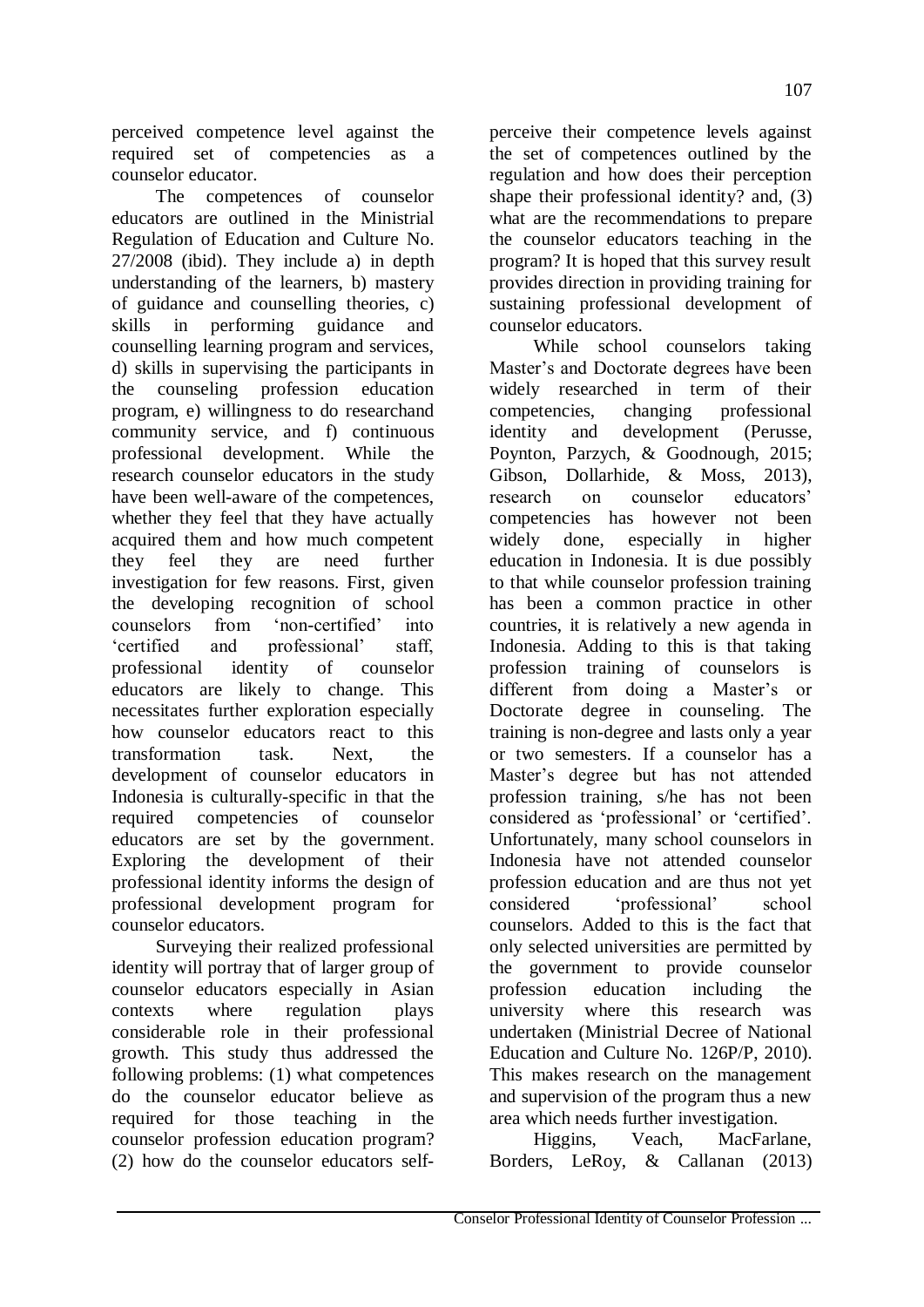focusing on genetic counseling supervisors surveying their perception of required competencies, against a set of competencies drawn from a supervising body in genetic counseling and different literatures in the area. A two-round Delphy study was carried out in addition to content analysis on the data. Similar to Higgins", this reported study aimed at exploring the consensus among counselor educators in term of required competencies for them to be able to teach in the program or to carry out supervising job. A measure was also used in the study to ensure the reliability of data, by administering Cronbach alphatest to the questionnaire. While Higgins arranged a stratified sampling technique and content-analysis for meeting the validity of data and interpretation, this study did focus group discussion to clarify research subject"s responses. Focus group was used given the small number of respondents which returned the questionnaire.

In educational context, competencies of counselors practicing at schools have been widely investigated. Ooi, Marzuki, Wan, & Baba (2017) for example, have surveyed a large group of 541counselors in Malaysian schools and described their selfefficacy level in providing counseling services as well as the sources of the reported self-efficacy levels. Given a questionnaire, the teachers responded to four identified sources of self-efficacy including mastery experience, social persuasion, and physiological and affective state. The findings further informed schools in providing assistance and supports to teacher counselors in order to increase their self-efficacy level so as to maintain their excellent counseling services at school. Similar to the study in Malaysian context (Ooi, et al., 2017), this research reported here reveals what made the counselor educators perceived their levels of competences as reported, as to what professional experiences and trainings they have and have not received. This later suggests a plan to provide

training and refine their competencies in the future.

# **METHOD**

This study is a descriptive survey describing the professional identity of a group of counselor educators in a university in Yogyakarta. The group was selected purposively for having been teaching in the same department as the researcher"s. Twenty five academic staff who were also counselor educators received the questionnaire but 17 (or 68%) out of 25 completed and returned it. The quantitative data were gained from a selfreported semi-open questionnaire. Checked with Cronbach alpha-technique, its reliability was 0.972, which is high. Thus, it was considered reliable to reveal to what extent the counselor educators in the university met 75 competency indicator statements, detailed from eight required competences (Dikti, 2007).

The 75 statements in the questionnaire was based on 7 standard competences outlined by the government (Ministrial Regulation of Education and Culture No. 27/2008).The respondents were first asked to write the indicators and descriptors of the 7 competences, based on their interpretation. The indicators and descriptors were then checked for repetition or ambiguety. It is the descriptors amounting 75 descriptor statements that were later used to explore the counselors" self-perceived level of the 7 competences. In completing the questionnaire, the respondents were to do three steps. First, the respondents were asked to mention their professional experiences and background as a counselor educator. They were then asked to rate themselves against the 75 statements of counselor educator competences into low, middle and high level of mastery. In addition, they wrote a plan and supports they think they need to develop their competences (professional development agenda). From those three components, it is theself-report component that can only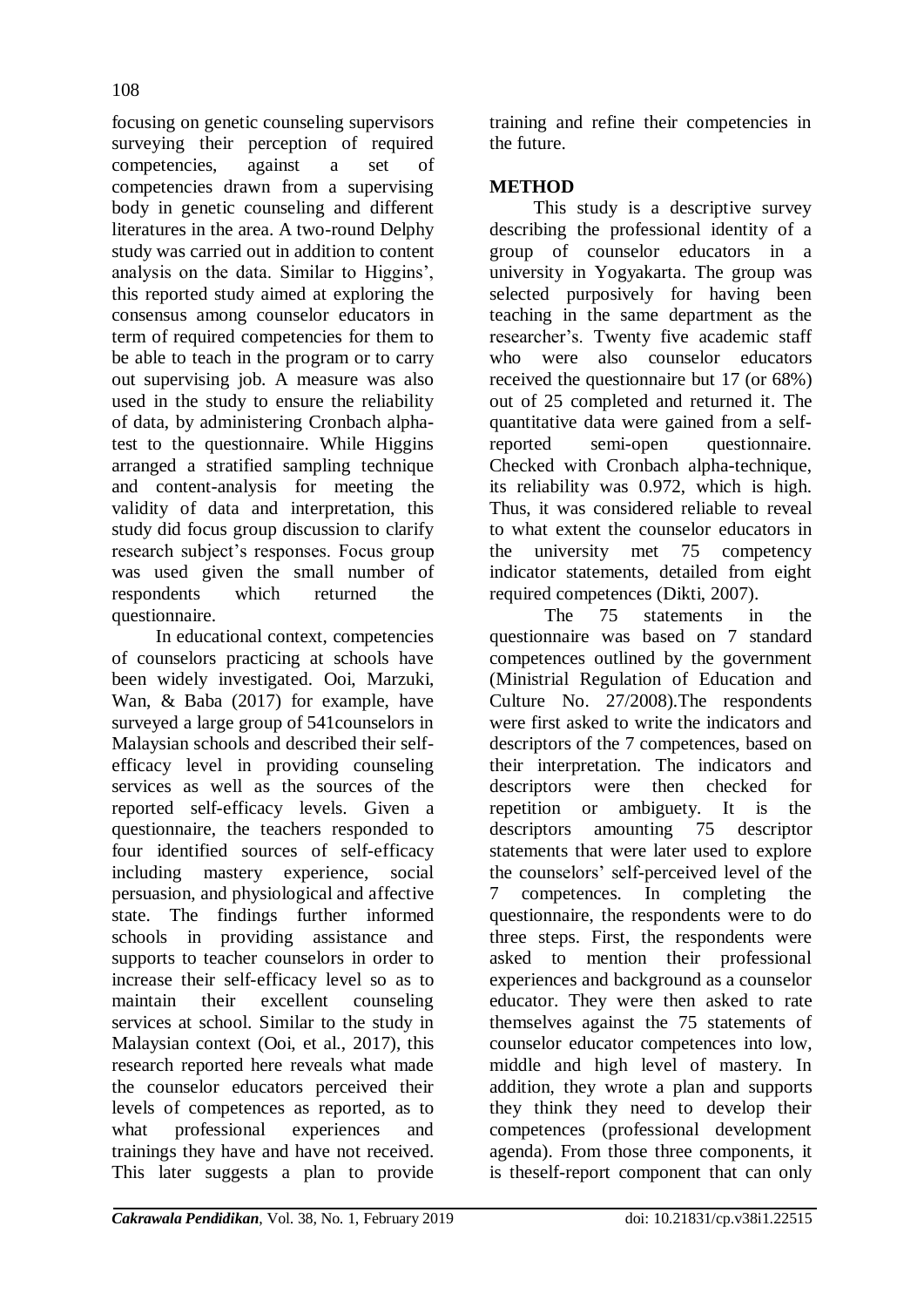be processed and analyzed properly. In addition, a focus group was held, where some respondents were invited and engaged in a discussion. The focus group was to generate ideas on additional competencies the counselor educators thought to be necessary and important to teach in a counselor profession education program run by the Department.

The data were later analyzed through the combination of two approaches; quantitative-descriptive for the mapping of competences using questionnaires and qualitative-descriptive for data derived from the focus group discussion. The quantitative data were analyzed descriptively based on the score competence achievement compared with the group norm as a whole. Meanwhile the qualitative data were analyzed using flow and interactive methodsdeveloped by Miles, Huberman, & Saldana (2014). The focus group data were first transcribed and decoded based on their similarities in term of idea or topic raised. They were decoded to ease the researcher classify each different topic. The transcripts were then reduced based on similar occurences of data where the same topics were raised by some respodents. The reduced data were then analyzed by comparing them with the respondes given by the respondents.

## **RESULTS AND DISCUSSION Results**

The following discusses the findings derived from the questionnaire and focus group in reference to the questions of the research. The first research question is to describe required competences the counselor educators considered important. The question aimed at exploring competencies the respondents think counselor educators ought to have. Though the Ministrial Regulation of Education and Culture No. 27/2008 has outlined seven competencies as described previously, it is deemed important to identify counselor educators' perception of them and to see if they have different sets of competencies in mind. The understanding about what counselors must be able to do is believed to impact their identity related to their capacity and roles which reflect what is valued in becoming a professional counselor (Calley & Hawley, 2008).

This data in response to the first question were derived from the results of focus group discussion. The focus group was attended by 8 out 17 staff who responded to the questionnaire. Each attendee then was asked to which extent they are well aware of the required counselor educator"s competencies and whether they think that the listed competencies are sufficient and appropriate pertaining to the localities and characteristics of their home university.

First, all respondents shared the same view that counselor educators must have the competencies required by the government, categorized into three aspects of professional, pedagogical and interpersonal/social skills. The professional aspects deal with a) their understanding of learners' characteristics and profiles, and b) their mastery of guidance and counseling theories. The pedagogical aspects concern competences required for teaching, guiding and supervising in any academic programs set by the university. These involve skills in teaching various theories and skills in guidance and counseling discipline, providing guidance and counselling services while performing teaching responsibilities, supervising counseling practicum*,* and conducting research and community. The interpersonal/social aspects denote commitment in carrying out continuous professional development as well as establishing networking and partnership by interacting well with peers and external partners.

While the respondents agreed that the competencies are relevant and comprehensive, threeadditional competencies were considered important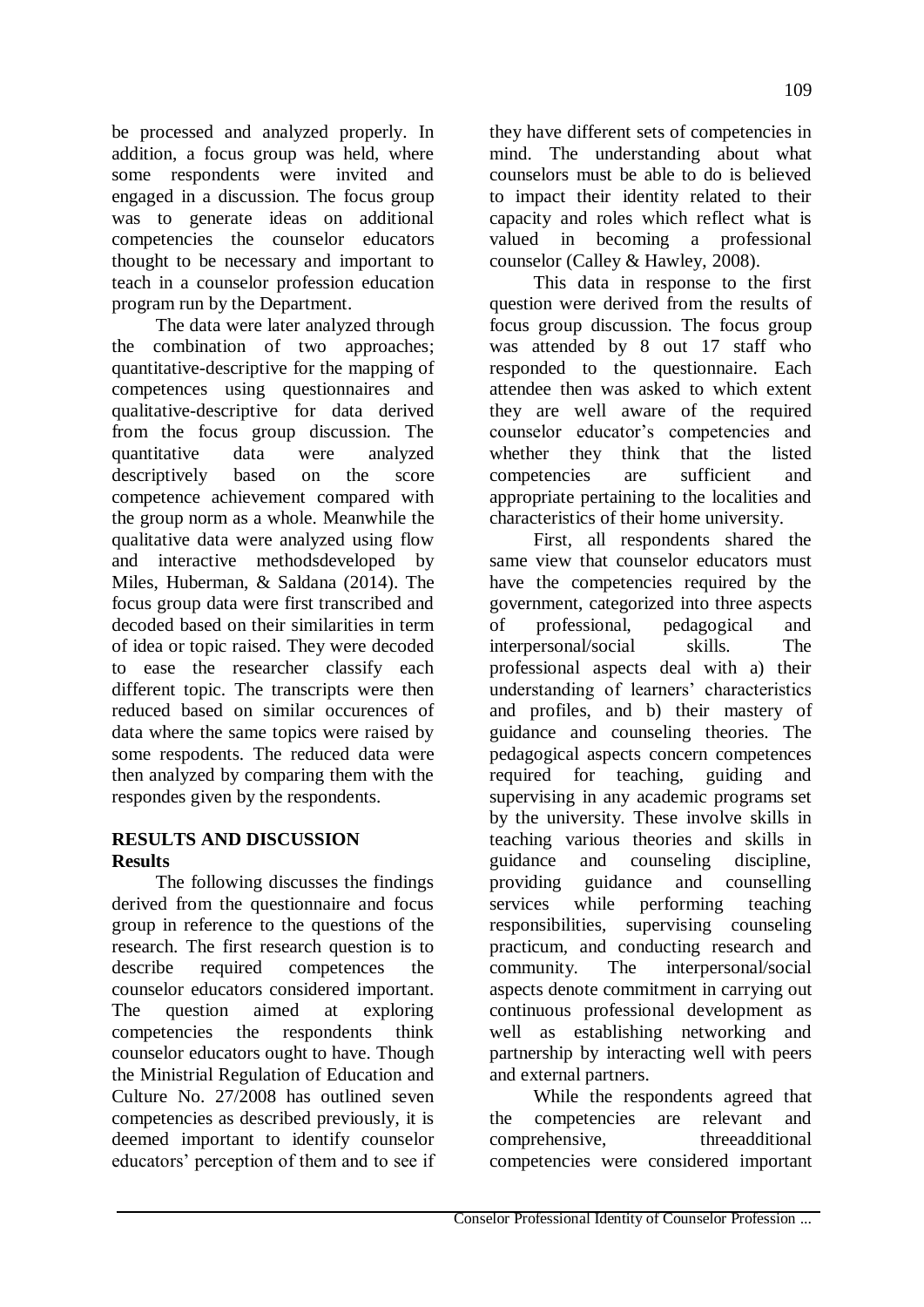110

to shape their professional identity as counselor educators. They are crosscultural skills, instructional technology competencies, and skills in providing localized guidance and counseling. The following illustrated some of the respondents" opinion regarding the addition of required competencies.

> "[We] need to know our students or client, mm, like who they are, where they are from. This has to do with their personality and knowing it helps in dealing with them better." *Subject 3*

> "Yes, it (ability to know our students or client)should be made explicit with clear indicators. I think, ee, it should be part of the first competence."

### *Subject 5*

Both respondents expressed the importance to include cross-cultural skills into the required set of counselor educator"s competencies by adding specific indicators into the first competence depicted in the regulation i.e. understanding clients. They further explained that the knowledge of different cultural values rooted from different ethnicities in Indonesia can help them understand the characteristics of their clients.

In addition, technology literacy is seen as increasingly essential in instructional practices including counseling practices. Counselor educators thus need to equip their students – future school counselors to have necessary ICT skills in order that they can provide better counseling services with the assistance of technology. In so doing, the counselor educators need first to have the related technological skills as described by some of the respondents below.

> "I think we need to have good IT skills, you know, like working with computers, Internet or else,

especially when making counseling media using computer or Internet."

*Subject 1*

"Right, or we can communicate with client and student through the Internet".

## *Subject 8*

"We also do statistics with computer or a software so IT is clearly needed"

## *Subject 6*

The respondents above mentioned some of the roles of IT in performing their counseling responsibilities and thus think that IT skills should be added to the list of required competencies of counselor educators. It is interesting though that none mentioned the necessity to include it under a different competence, making it a subset of competence. Instead, further clarified, most respondents thought that IT should be an independent competence that needs to be acquired and developed among the counselor educators.

The last additional competence the respondents thought they need to possess is the ability to provide local-specific or culture-based counseling service. One of the respondents articulated that Yogyakarta, where the university is homebased, is a very culturally rich and geographically specific region. This affects the characteristics of its people and they way they live which may be reflected in the way they interact with each other. Thus, one respondents felt the need to specify the competence of providing localized guiding and counseling services as part of the required competences of counselor educators. This was however debated by most of the attendees which resulted in the consensus that the proposed skill is too specific and too local making it ungeneralizable. Since their students are likely coming from different ethnicities and regions across Indonesia, it is difficult to specify which unique way of counseling which represents the characteristics of the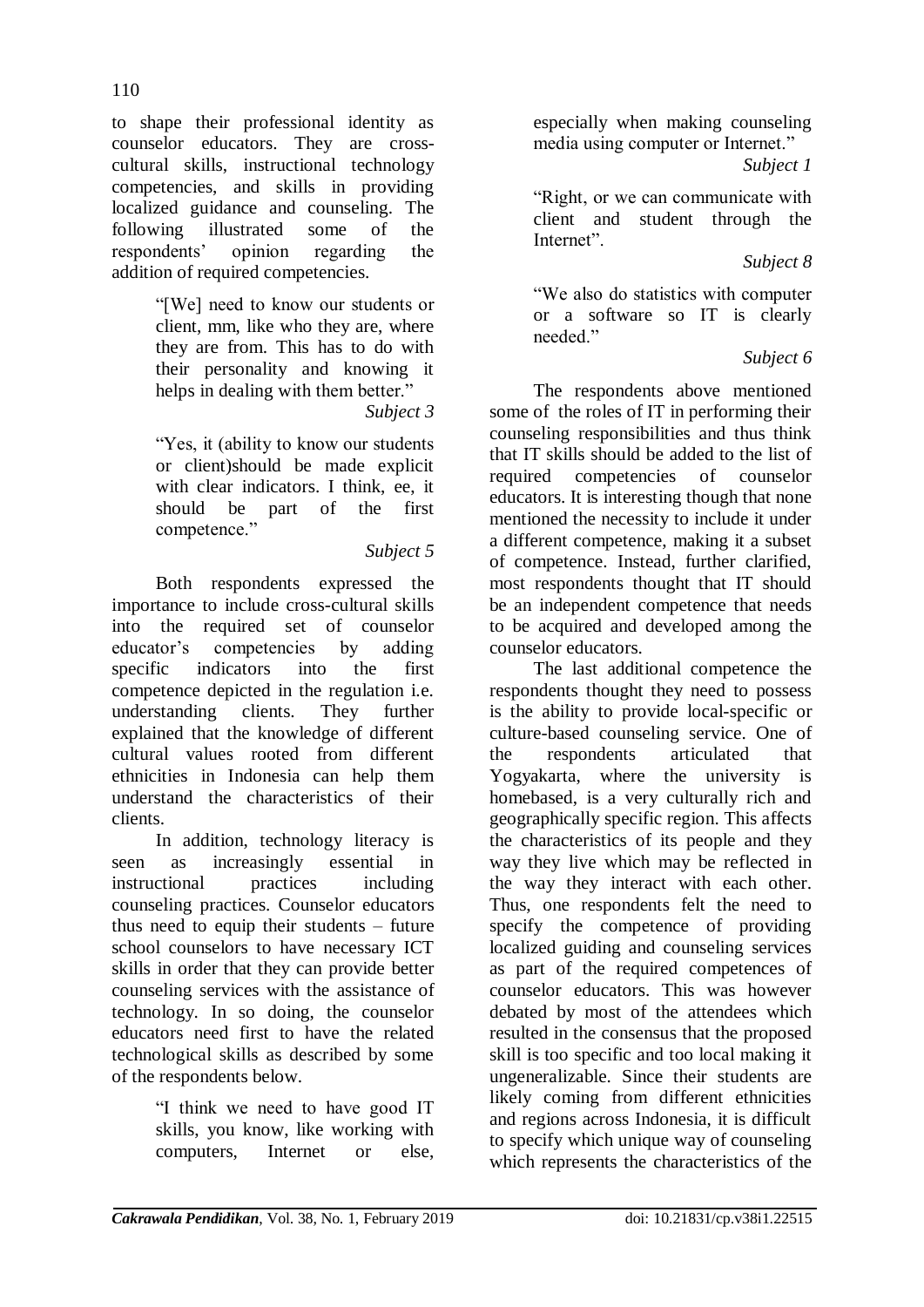program. Besides, the students will later go home or possibly work in different town so that the ability to provide Yogyakarta-flavored counseling services will not be suitable when performed in different province.

The next research question is the level of competencies, self-rated by the subjects or the counselor educators themselves, participating in this study. In general, their self-rated levels are in high category, few of whom reported themselves having very high and surprisingly low levels of competencies. The following table describes statistical description of counselor educator competence. In general, the comparison between the expected and the empirical mean score shows a tendency that overall empirical competence average is higher than the hypothetical average. It can be concluded that the competence level of counselor educator is relatively high.

Table 1 shows that the majority of counselor educators in counselor profession education program of Yogyakarta State University, Indonesia reached mean score between 53% and 70.6%while the rest sit in thelow and high categories. In the aspect of continuous professionalism development competence, the lowest number reaches 30%. This is in contrast to the expected mean score as counselor educators are expected to be in the high level because of the variety of organization profession experiences they have. The instrument shows that the indicator of profession-based organizational experiences might be narrowly interpreted to having been involved merely in professional association of guidance and counselling. Therefore, to give clear overview of counselor educators" abilities, the data were grouped into three-level categories that rank the counselor educator competence from the lowest to the highest level. The rank system yields a more-solid conclusion because it not only includes hypothetical and ideal mean but also considers the standard deviation from each component score. The results of the calculation are detailed in Figure 1.

| <b>Counselor Educator</b><br>Competence            | N  | <b>Minimum</b> | <b>Maximum</b> | <b>Mean</b><br>Hiphotetic | <b>Mean</b><br><b>Empiric</b> | <b>Std. Deviation</b> |
|----------------------------------------------------|----|----------------|----------------|---------------------------|-------------------------------|-----------------------|
| Understanding the<br>participants                  | 17 | 16.00          | 25.00          | 15                        | 20.8235                       | 2.35147               |
| Conducting research and<br>community service       | 17 | 21.00          | 35.00          | 21                        | 30.5882                       | 4.51468               |
| Maintaining the quality<br>performance             | 17 | 53.00          | 90.00          | 60                        | 75.0588                       | 9.24980               |
| Mastering guidance and<br>counseling theories      | 17 | 24.00          | 40.00          | 24                        | 31.1765                       | 4.08098               |
| Conducting learning<br>activity                    | 17 | 28.00          | 49.00          | 30                        | 39.6471                       | 6.26440               |
| Supervising<br>professionalism training<br>program | 17 | 22.00          | 50.00          | 30                        | 35.8824                       | 6.22377               |
| Developing continuous<br>professionalism           | 17 | 25.00          | 35.00          | 21                        | 31.7059                       | 4.22440               |
| Building cooperation<br>networks                   | 17 | 25.00          | 40.00          | 25                        | 32.2353                       | 5.34473               |

### **Table 1. Descriptive Statistics of Counselor Educator Competence**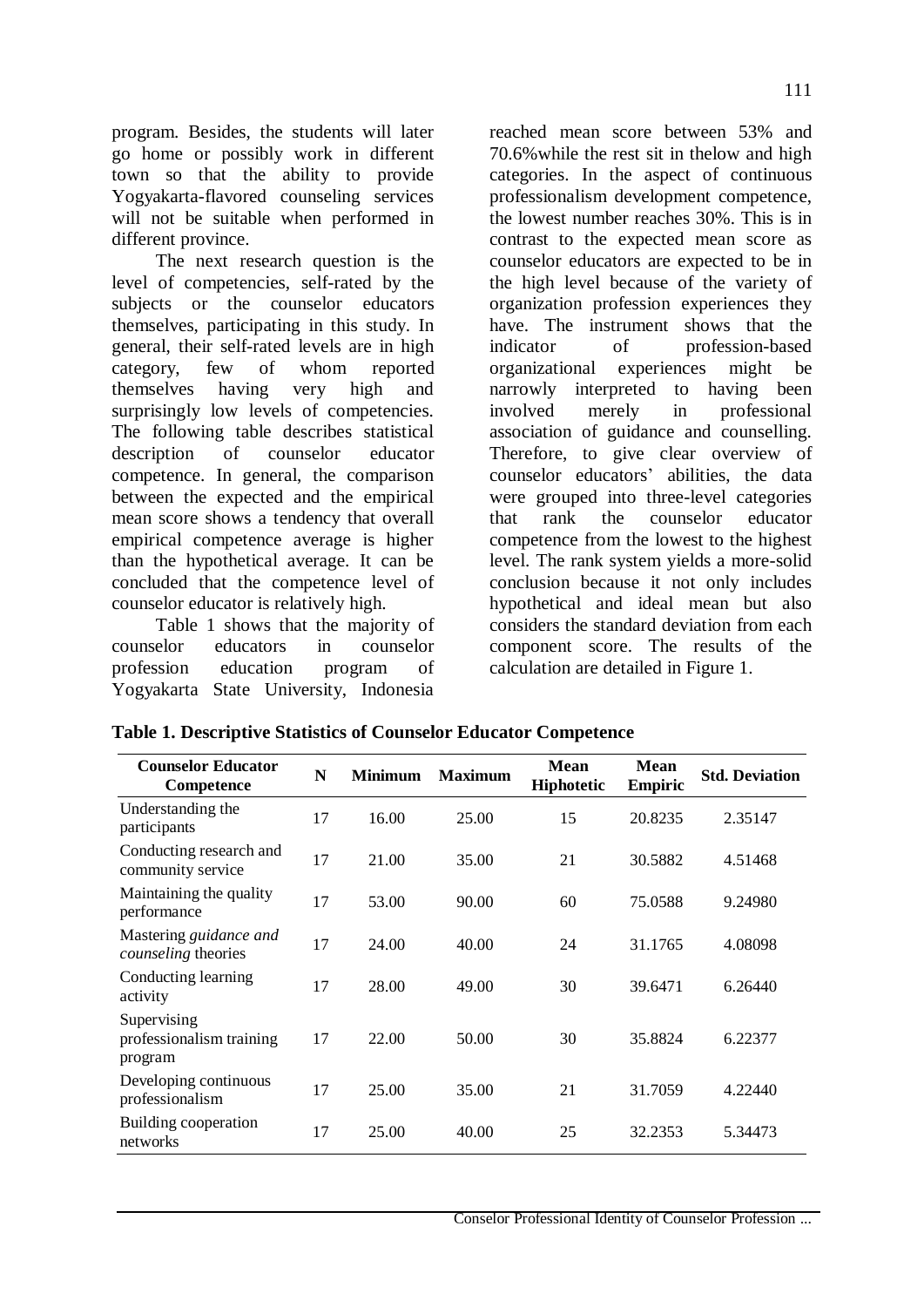

**Figure 1. Graph of Counselor Educator Competence Level**

The graph quickly shows that in majority, or 82.4% of the counselor educators self-reported to have average level of competencies, while 11.8% of them reported to belong to low category, and 5.9% felt to belong to high category. These results implied that the counselor educators have high self-efficacy in their skills and mastery of various aspects of guidance and counseling discipline as well as in providing effective instruction in the program. Such positive level of self-belief is also found in the study of Bjornestad, Veronica, Jo, & Kristine (2014) which shows site supervising counselors' selfefficacy in performing supervising roles and responsibilities at schools. Bjornestad, et al. (2014) argued that the positive level of confidence in their ability came from the fact that the supervising counselors have gone through a large number of hours of supervising making them to regard themselves as practicing counselors themselves, not simply a supervisor watching over their students doing or providing counseling. This might explain the case with the counselor educators participating in the study. Their

experiences and years of service may have a say in growing their confidence of selfability in tackling counseling roles as well as instructional responsibilities in the program.

# **Discussion**

Professional teachers are teachers who are able to perform their educational academic competence in implementing theeducational profession tasks (Law No. 20/2003 on National Education System; Ministrial Regulation of Education and Culture No. 27/2008, ibid). To become ones, all teachers, including guidance and counseling teachers, later known as school counselors are required to attend profession training or education after the completion of their undergraduate degree. In the meantime, the teachers teaching in a profession education program run by appointed universities later called as counselor educators have to undergo some changes in their professional identity. Their identity has developed along with added responsibilities and tasks they have to cope, from generating non-certified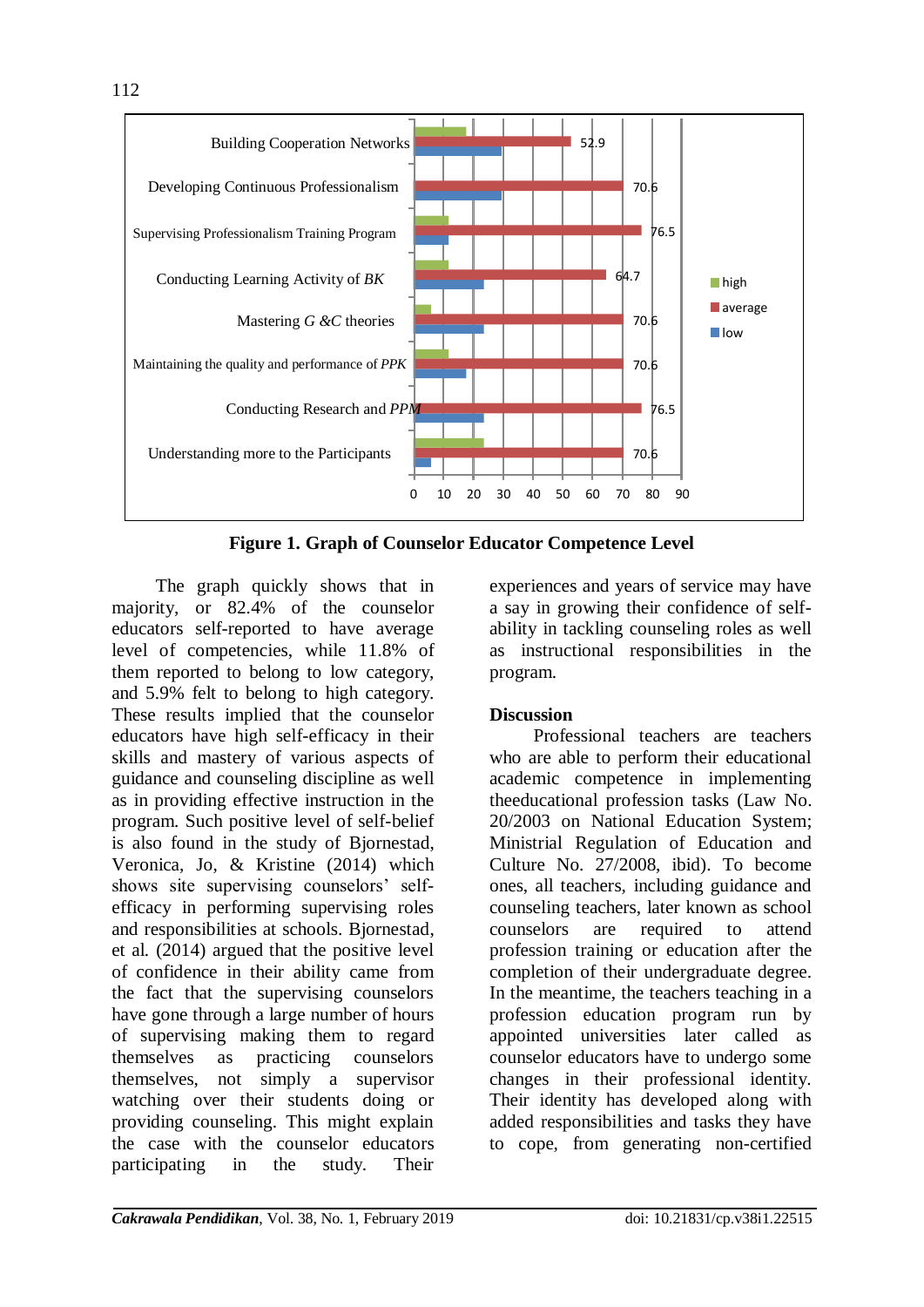school counselors to transforming them into professionally-certified ones.

While producing graduates in Guidance and Counseling is part of their job as university lecturers, generating professional counselors has influenced their self-portrait as "professional counselors". It is the notion that their students should become a professional school counselor who counsel the students, conduct research, and develop continuous professionalism that they embrace as too their professional identity. As Calley & Hawley (2008, p: 6) argue, "implied in the professional identity related to counselor educators are the primary activities that contribute to one"s role as an academician: teaching, scholarship, and service".

This self-perceived identity might explain why two indicators, becoming a supervisor in the training program and in carrying out research in the field, are the two-most highly rated, with 76.5 % of the respondents self-rated themselves for having 'average' level of competencies. Only around 10% of them thought they are highly skilled and lacking in supervisory roles. This is in contrast to research performance where none of them said having high ability in conducting research, with the number of subjects lacking in research skills is twice as much as that in supervisory abilities.

Being a teacher who does not only teach, supervise but also provide counseling to their trainees during the training, the counselor educators may have embraced professional identity in term of teaching and service. Meanwhile, being an active researcher is part of them becoming professional in term of scholarship capacity as academicians. This way, the professional identity of those counselor educators should have highly reflected that described by Calley & Hawley (2008). The graph however shows that the majority of the subjects were not so confident with their capacities in doing supervision and research or having only average level of competencies. One thing that may explain this finding is the influence of local culture and familiarity with school"s contexts as seen in the excerpt of focus group discussion below.

> "I think I need to learn about supervision from other colleagues. Supervising them (school counselors) is a lot different from *PPL* (supervision undergraduates in school-based teaching practicum). Since the curriculum has changed we need to know what services the school counselors need to do and what kind of supervision they need from us. I think I don"t know a lot about it yet. We need a workshop (on the topic)."

### *Subject 1*

"I just recently got assigned to be a supervisor in *PPL* so I don't know much what it's like to supervise inservice counseling teachers in their practicum."

## *Subject 2*

As seen above, Subject 1 talks about his need to learn from his peers as well as to have workshop on supervision and school curriculum. While this may show lack of self-confidence, this reflects more about the culture for not boasting about your strengths. Needs for learning from colleagues shows that Subject 1 felt that there are other people who have been more experienced that him, despite the fact that he has 23 years of teaching. On the other hand, with less than 10 years of teaching, Subject 2 might have little experience of school's life and curriculum. This may make him less confident about supervising school counselors.

The culture of being modest seems to have been shared among the respondents and may have triggered the suggestion to add the competence of providing culture-based or localized counseling as mentioned earlier. The necessity to address different cultures and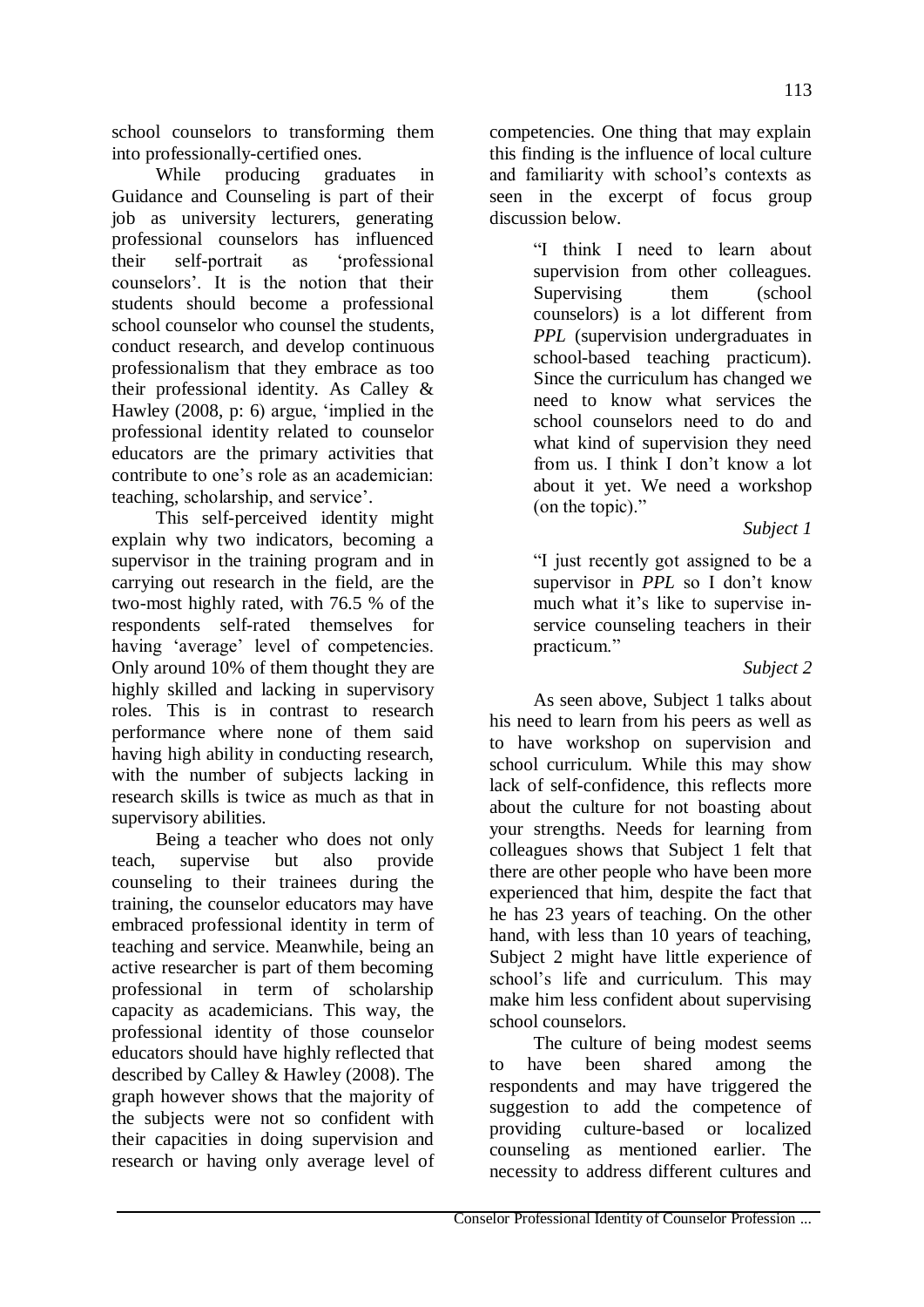values they hold is reflected in the multicultural approach of guidance and counseling (Bunu, 2016). Bunu attempted to design, implement and evaluate guidance and counseling services at senior high school using multicultural approach. He in particular aimed at addressing<br>students' multicultural differences by multicultural differences by providing couseling services that were made to match with students' values, ethnic-based behavioral characteristics and interactional patterns.

Bunu (2016) further found that his endeavour came to see many challenges due to two main reasons. First, school counselors are generally not trained in applying multicultural approach and secondly schools at large are not prepared to implement multicultural apporach as their counseling programs do not orient to multicultural paradigm. The second reason may have been caused by the first as it is the school counselor who decides the design and running of counseling programs in their context. It implies that for multicultural approach to be implemented at school, school counselors need to be first introduced to and trained about it during their pre-service or profession training. With this in mind, the respondents' view about the importance of having the competence to understand their client"s cultural orientation is in line with multicultural approach to counseling. Such reflection to some extent reflects the respondents" value about counseling in that counselors should understand their clients first and "serve" them with counseling programs that meet their clients" norms that are delivered in ways that conform with their commonly accepted behaviour. Such value of putting clients first over themselves may be considered as a professional value the group of counselor educators under researched possesses. Not only being modest or humble, the respondents can be described of having the attitude of putting clients over themselves, which shows a quality professional counselor.

In term of research, in majority, the subjects of this research identified themselves as having moderate level of competencies with almost 25% felt lacking the skill. Interestingly, despite years of teaching, the two subjects below both shared the same concern of low opportunities for getting research grants from the government of the university.

> "[…] rather difficult because there are not many grants offered. If there is, the competition is pretty high as track record is also taken into account. So, those who"ve done research or got grants are likely to get them again while newbies have to be "a research team member" first or "assistant" to their seniors in research project."

### *Subject 3*

"Research fund is limited, both from the government and the university and requires a lot of paper work. This is discouraging actually and thus needs to change so we become more motivated to conduct research in spite of our busy schedules."

## *Subject 4*

The two subjects, each of whom with 23 and 17 years of teaching, show that research seems a luxury for limited research grants and complicated and discouraging administrative procedure. This may result in them feeling having a somewhat moderate and low competencies in research because they were simply not experienced in the area. Research experience might not be a common aspect of professional identity examination (Calley & Hawley, 2008) given that the difficulty in data collection. In this study, research is integral to the counselor educators" main academic responsibilities and thus to their professional identity. As the curriculum in the profession training requires trainees to do research project as part of their program completion, every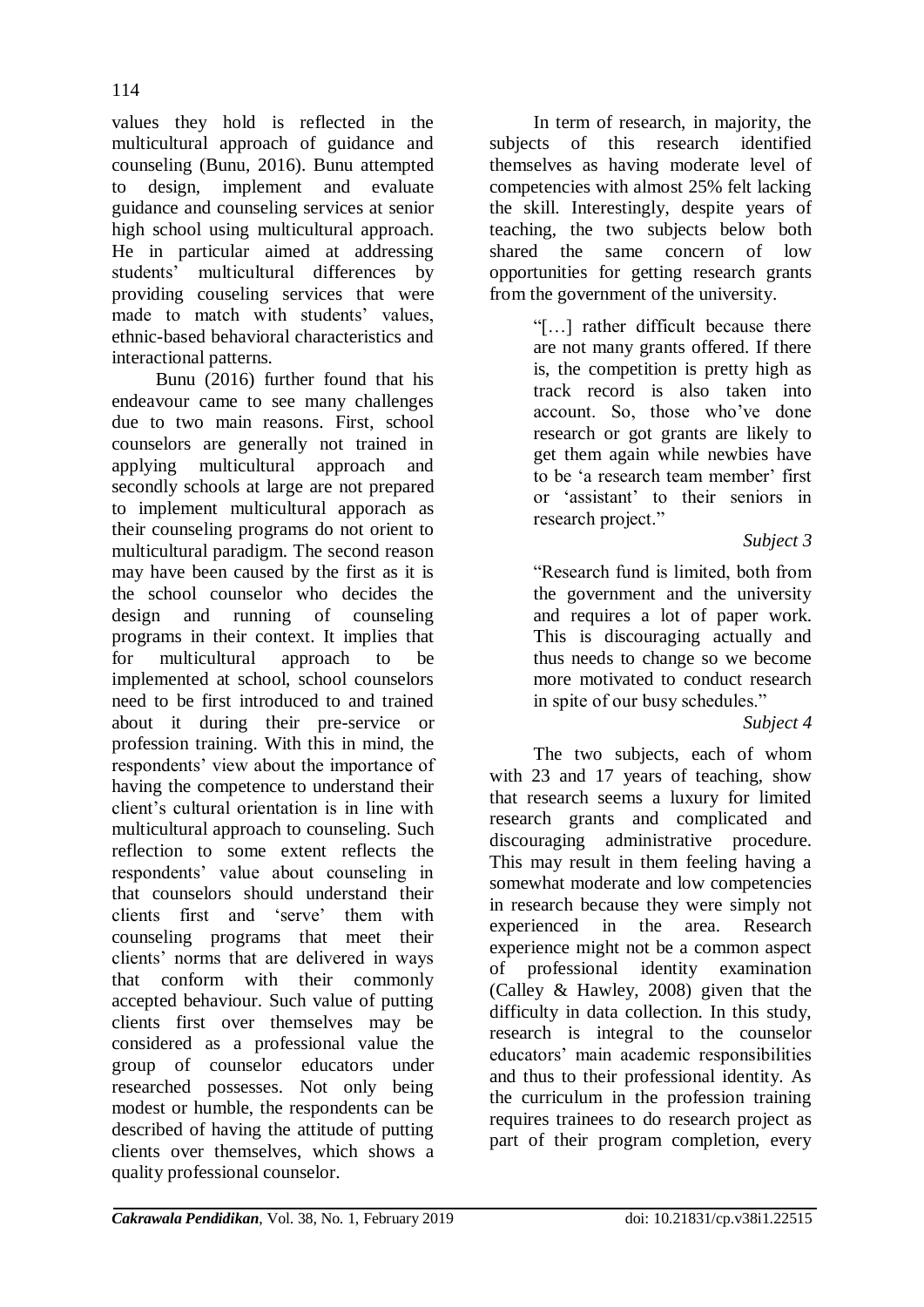counselor educator will be responsible in supervising their project.

Next, commitment in sustaining professional development as well as maintaining their quality and performance in teaching in the program is perceived moderate or average by 70.6 % respondents. The subjects under investigation are all busy teachers with heavy load of teaching responsibilities. Some also had structural roles like being a vice dean or department head. Given this, commitment to ensuring high quality teaching in the program may become their last priority. In addition, none stated having high initiatives for professional growth and almost 30% of them reported lacking in professional development measures. The indicators of professional development are often reflected through involvement in seminars or trainings. This has also been reported through discussion with the subjects in the focus group, as shown below.

> "I usually attend seminars or trainings offered by the university but not very often because the seminar grant is also limited and competitive. We"ve been very busy teaching too so sometimes it"s (attending seminars) hard to do."

## *Subject 5*

The aspect of competence, doing sustainable professional development efforts, is similar to the aspect of "engagement behaviors" described by Healey & Hays (2011 in Woo, et al. 2014) as endeavors taken to be considered a member of counseling profession. This inlcudes attending seminars, joining professional association and publishing in counseling-related publications and the like. Involvement in profession-related activities is often associated with possitive development of professional identity. Similalry, Woo, Cassandra, & Eric (2016) described opportunity and motivation to have "professional engagement and contribution' helps counselor educator's professional identity to grow and influence each other"s development of identity. Woo, et. al. (2016) further stated that having professional association membership is a vital way of developing professional identity.

Another competency, substantive knowledge of related theories in Guidance and Counseling and of learner individual differences, is equally rated, with 70.6% stated they had 'average' level of theoretical understanding and almost 25% perceived themselves low in substantive knowledge related to guidance and counseling. Only around 7% stated that they had high level of theoretical background. While this is surprising, this may be caused by the fact that 7 out of 17 counselor educators who will teach in the profession education program and completed the questionnaire majored in Psychology, not Guidance and Counseling. This might be the reason why they felt they were lacking theoretical foundation related to school counseling and learner's individual differences.

The in-congruence between training background and teaching responsibilities seems to have affected the research subjects' perception on their experience and involvement in professional networking. Only 52.9 % of respondents stated to be highly involved in profession organization in Guidance and Counseling namely *ABKIN* (Indonesia association of guidance and counseling) and HSBKI (Indonesia union of scholars of guidance and counseling). Meanwhile, 30% reported low participation in events held by the two organizations and only an estimate of 10% are an active member of the two professional association. With psychology as background, the respondents thought they do not belong to those organizations. Indeed, the attempt of separating counseling from other mental health profession like psychologist seems to have caused such feeling among the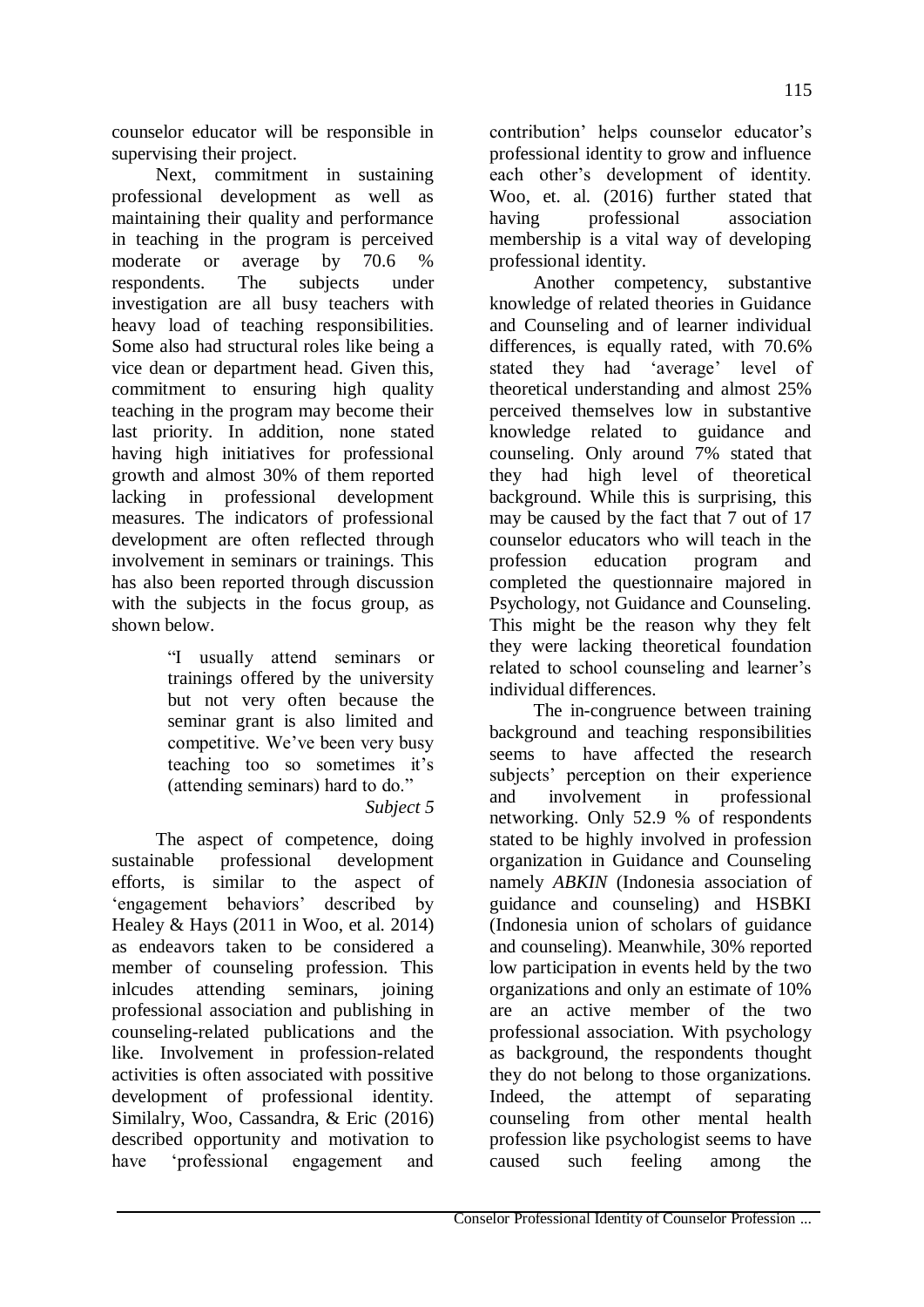respondents, as also found in Calley & Hawley (2008), Higgins et al. (2013) and

Woo, et al. (2016). The mismatch between educational background and teaching responsibilities seems to have impacted their selfperception on teaching competencies. While counseling and teaching should be inseparable roles of counselor educators, few (11%) of the respondents in this study reported having very high teaching competences despite their working history. Most of them (64.7 %) felt they only had moderate level of teaching competences. Most surprisingly is that 24.3 % of the subjects confessed lacking or having lowlevel pedagogical skills as seen in the following excerpts.

> "Some subjects in the training are not familiar to me since I major in psychology. Though I"ve been teaching for almost 20 years I feel they are new areas to me especially as the topics relate to school curriculum very much and I don"t have education background."

## *Subject 6*

"I am fine with topics related to learner"s psychological development, learner"s growth and development because they are part of my major. But I"m mostly at lost if I were to teach types and techniques of counseling, counseling assessment and counseling action research. I definitely need training on them." *Subject 7*

According to the Law No. 20/2003 on National Education System, professional training is higher education program acquired after accomplishing the undergraduate program that prepares the students obtain a job with specific skill requirements. *Teacher Profession Education* program is educational program organized for Bachelor holders (*S-1) in*  both educational and and non-educational background, who have skills and interest in becoming a teacherso that they become professional teachers who meet the requirements of national education standards and acquire a teaching certificate. Accordingly, the output of the counseling profession education can adapt and perform profession educator tasks that are excellent, dignified, and proudly accepted by the educational institutions, communities, andIndonesian people (Dikti, 2011).

The guidance and counselling teachers or counselors in the national education system is recognized to have similar qualifications that equal to the teacher, lecturers, learning tutors,trainers, facilitators and instructors qualifications (the Law No. 20/2003 of article 1 number 6). However, the explicit and equal recognitionbetween the educator qualificationsand the others might not exclude the fact that each educator including counselorshas to perform tasks or jobs, and services specific and unique to others. Therefore,the context and expected services of guidance and counselling teachers or counselors in this study are understood as to clarify the concept and practice of guidance and counselling services in appropriate manner. According to the Government Regulation No. 74 year 2008 on teachers, educators of guidance and counselling services in the future are called as guidance and counselling teachers or counselors (Dikti, 2010).

Because of the specific contexts and expected tasks, the goal of counselor profession education is to teachers or counselors who are able to perform independent guidance and counselling program using the four components. These components are basic services, responsive services, individual planning and supporting systems. However, the commitment from guidance and counselling teachers should consider the five stages which are constructing awareness, personalization, management,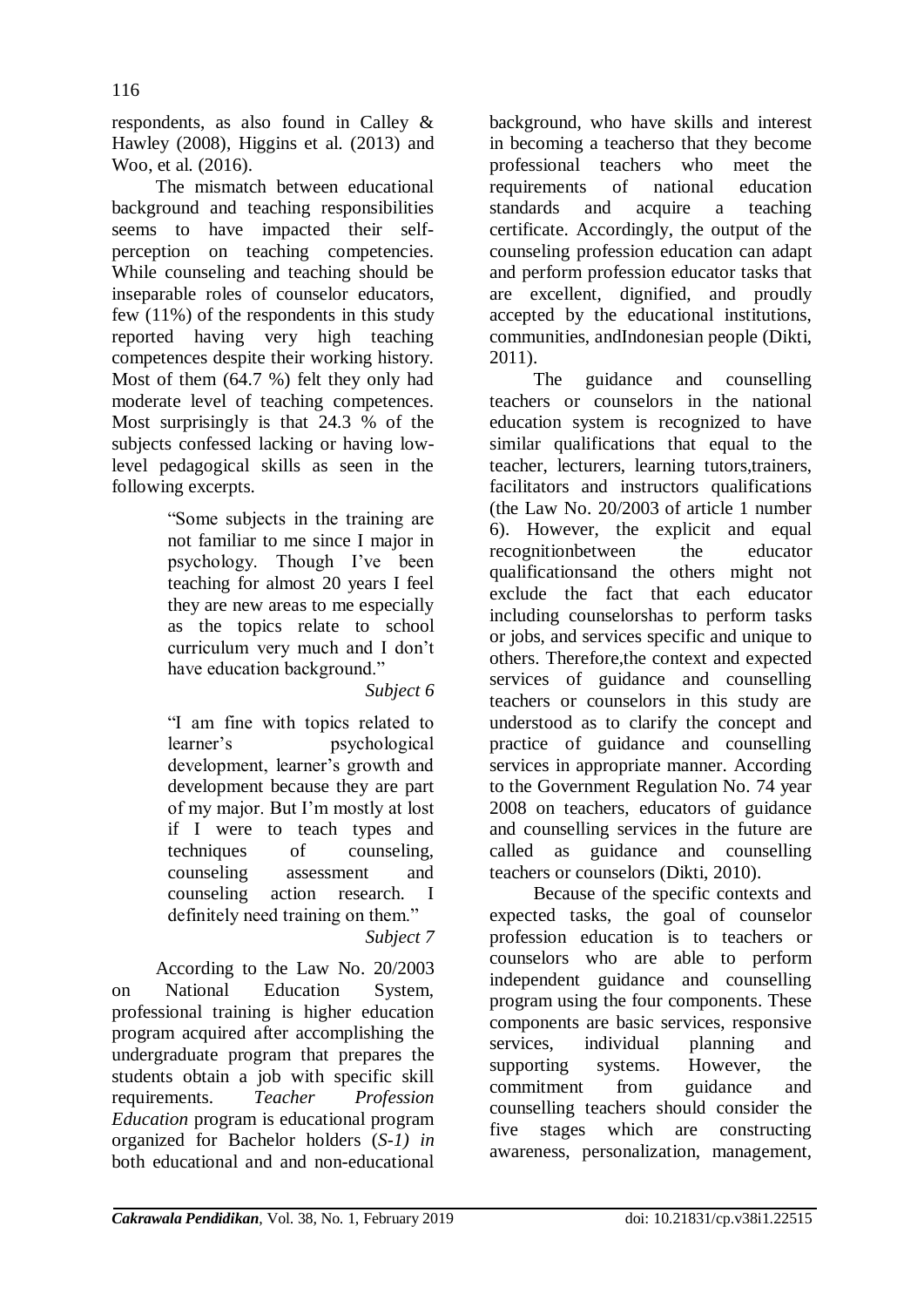impact and collaboration (Poynton, Schumacher, & Wilczenski; 2008).

The existence of guidance and counselling teachers or counselors in the national education system is categorized as one of theeducator qualifications that equals to the teachers, lecturers, learning tutors,trainers, facilitators and instructors qualifications (the Law No. 20/2003 of article 1 number 6). However, the explicit and equal recognitionbetween the educator qualificationsand the others might not exclude the fact that each educator including counselorshas the context tasks, the expected performance, and the specific services to others which contain the uniqueness and differences. Therefore,the context and expected services of guidance and counselling teachers or counselor in this study emphasizes to clarify the concept and practice of guidance and counselling in appropriate manner. According to the Government Regulation No. 74 year 2008 on teachers, educators of guidance and counselling services in the future are called as guidance and counselling teachers or counselors (Dikti, 2010). However, it is conceptually that counselor education model should be in line with the philosophy of humanism, education, scientific, purpose and framework of guidance and counselling services (Kartadinata, 2011).

With regard to those concepts, the counselor profession education providers should prepare good-quality of human resources in supporting the success of theprogram. The essential services of the in-service counselor profession education implementation occur in a good-quality of study program. This implies that there are several activities that need to be designed and performed by the program provider. First, there needs to be coordinations on thecurriculum implementation in the form of descriptions, syllabi, lesson plan, andevaluation instruments that arecomprehensive and synergy. Secondly, the provider of the program shouldevaluate

and develop integrated curriculum for the education program of bachelor, master's and doctorate programs as well as profession education program. Next, the provider needs to carry out studies, research and development related to the quality and innovation improvement ofteacher professionalism training program in each study program. Finally, the program director needs to designtrainin that aims at fine-tuning and developing human resources or the staff, which help standardize and enhance implementation of counselor profession education program.

## **CONCLUSION**

The profile of thecounselor educators participating in the study is described as having three aspects of competences. These include professional, pedagogical and interpersonal/social aspects of competence. The three aspects break down into8 sub-competencies that involves understanding to the participants of the services, mastering the guidance and counseling theories, conducting educated guidance and counseling learning program, maintaining the quality of guidance and counselingperformance, supervising the implementation of professionalism training program, conducting research and community services as the form of problem-solving ability, developing continuous professionalism, and being able to build cooperation and partnership networks. The counselor educatorsadmitted themselves for generally having average level of the competencies.In addition, the respondents expressed the importance to have IT and cross-cultural competences as counselor educators.

The fine-tuning program becomes a strategic option in improving some competence aspects that are considered low and developing other adequate competence aspects. The analysis results of competence mapping might be used as a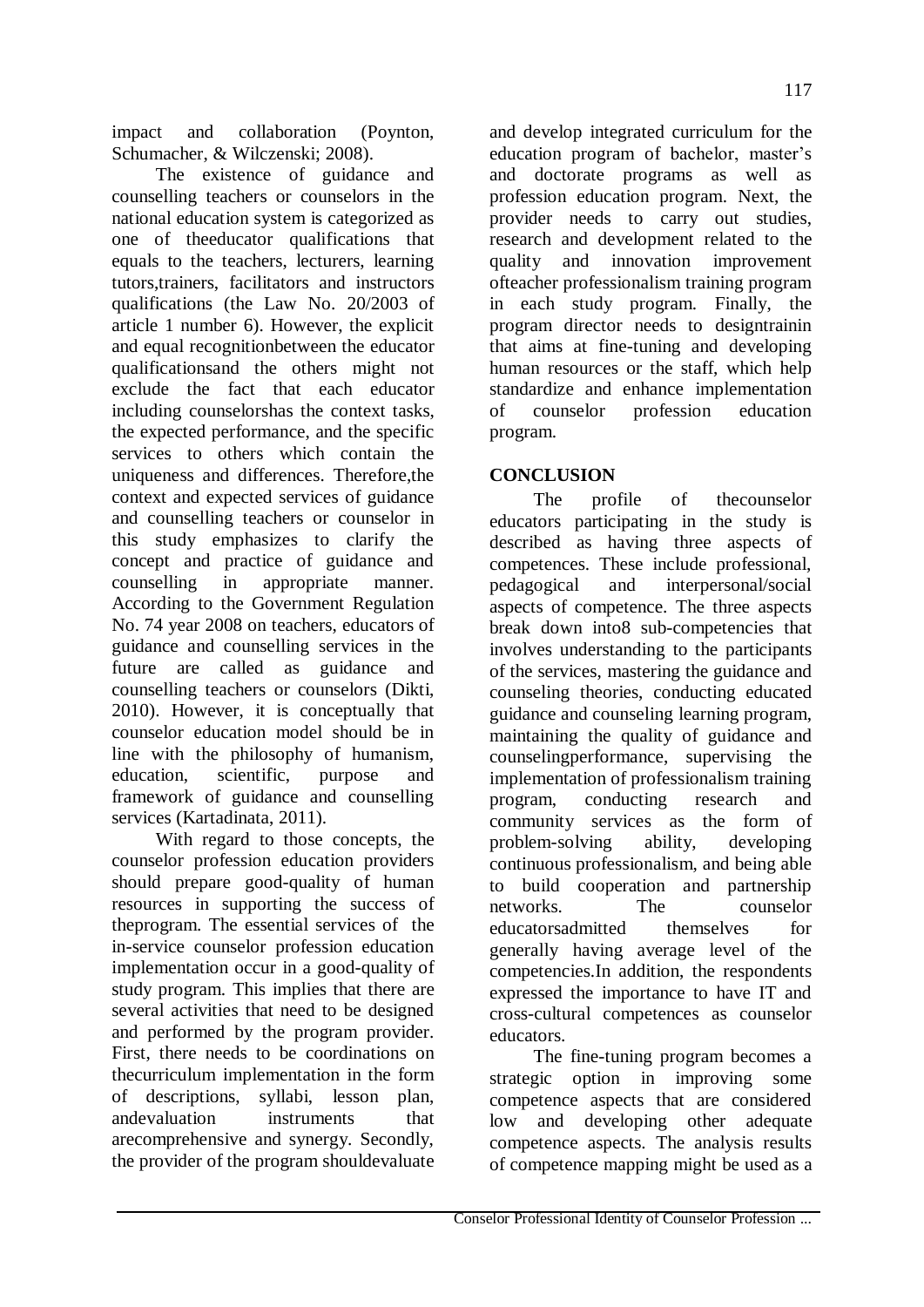starting point to determine the compatibility between the subject course and the dominant competence owned by counselor educators. However, the analysis results show that the level ofeducator counselor competence is generally equivalent with the others. In several competence aspects, some educator counselors show the ability in the low level. To overcome the condition, the implementation of fine-tuning program should properly organize in order to improve particular competences.

# **ACKNOWLEDGEMENT**

The writer would like to thank the Rector and Vice Rector of Academic Affairs of Universitas Negeri Yogyakarta for their facilitation and assistance during the writing of the article.

# **REFERENCES**

- Aluede, O., Imonikhe, J., & Afen-Akpaida, J. (2007). Towards a conceptual basis for understanding developmental guidance and counselling model. *Education, 128*(2), 189-201.
- Aman, R. C. & Ahmad, N. S. (2010). Counseling practicum in producing excellent counselor. *[Procedia-Social](https://www.researchgate.net/journal/1877-0428_Procedia-Social_and_Behavioral_Sciences) and [Behavioral](https://www.researchgate.net/journal/1877-0428_Procedia-Social_and_Behavioral_Sciences) Sciences, 5*, 1028- 1032. doi: 10.1016/j.sbspro.2010.07.230.
- Bjornestad, A., Veronica. J., Jo. H., & Kristine, P. (2014). Preparing site supervisors of counselot education students. *Counselor Education and Supervision*, *53*(4)*,* 242-254. doi: 10.1002/j.1556-6978.2014.00060.x.
- Bunu, H. Y. (2016). Pemindaian penerapan bimbingan konseling dengan pendekatan multikultural di SMA. *Cakrawala Pendidikan*, *35*(3), 386–402. doi: [10.21831/cp.v35i3.8892.](http://dx.doi.org/10.21831/cp.v35i3.8892)
- Calley, N. G. & Hawley, L. D. (2008) The professional identity of counselor educators. *The Clinical Supervisor, 27*(1), 3-16. doi: 10.1080/07325220802221454.
- Carrell, S. E., & Hoekstra, M. (2014). Are school counselors an effective education input?, *Economics Letters, 125*(2014), 66–69. doi: 10.1016/j.econlet.2014.07.020.
- Dikti. (2010). *Pedoman pelaksanaan pendidikan profesi guru bimbingan dan konseling atau konselor*. Jakarta: Ditjen Dikti.
- Donohue, P., Goodman-Scott, E., & Betters-Bubon, J. (2015). Using universal screening for early identification of students at risk: A case example from the field. *Professional School Counseling*, *19*(1), 133-143. doi: [10.5330/1096-](https://doi.org/10.5330%2F1096-2409-19.1.133) [2409-19.1.133.](https://doi.org/10.5330%2F1096-2409-19.1.133)
- Higgins, S. E., Veach, P. M., MacFarlane, I. M., Borders, L. D., LeRoy, B., &<br>Callanan, N. (2013). Genetic Callanan, N. (2013). Genetic counseling supervisor competencies: Results of a Delphi study. *Journal of Genetic Counseling*, *22*(1), 39-57. doi: 10.1007/s10897-012-9512-z.
- Ivey, A. & Goncalves, O. F. (1987). Toward a development counselling curriculum. *Counselor Education and Supervision, 26*(4), 270-278. doi: [10.1002/j.1556-](http://dx.doi.org/10.1002/j.1556-6978.1987.tb00728.x) [6978.1987.tb00728.x.](http://dx.doi.org/10.1002/j.1556-6978.1987.tb00728.x)
- Gibson, D. M., Dollarhide, C.T., & Moss, J. M. (2010). Professional identity development: A grounded theory of transformational tasks of new counselors. *Counselor Education and* Supervision, *50*(1), 21-38. doi: [10.1002/j.1556-](https://psycnet.apa.org/doi/10.1002/j.1556-6978.2010.tb00106.x) [6978.2010.tb00106.x.](https://psycnet.apa.org/doi/10.1002/j.1556-6978.2010.tb00106.x)